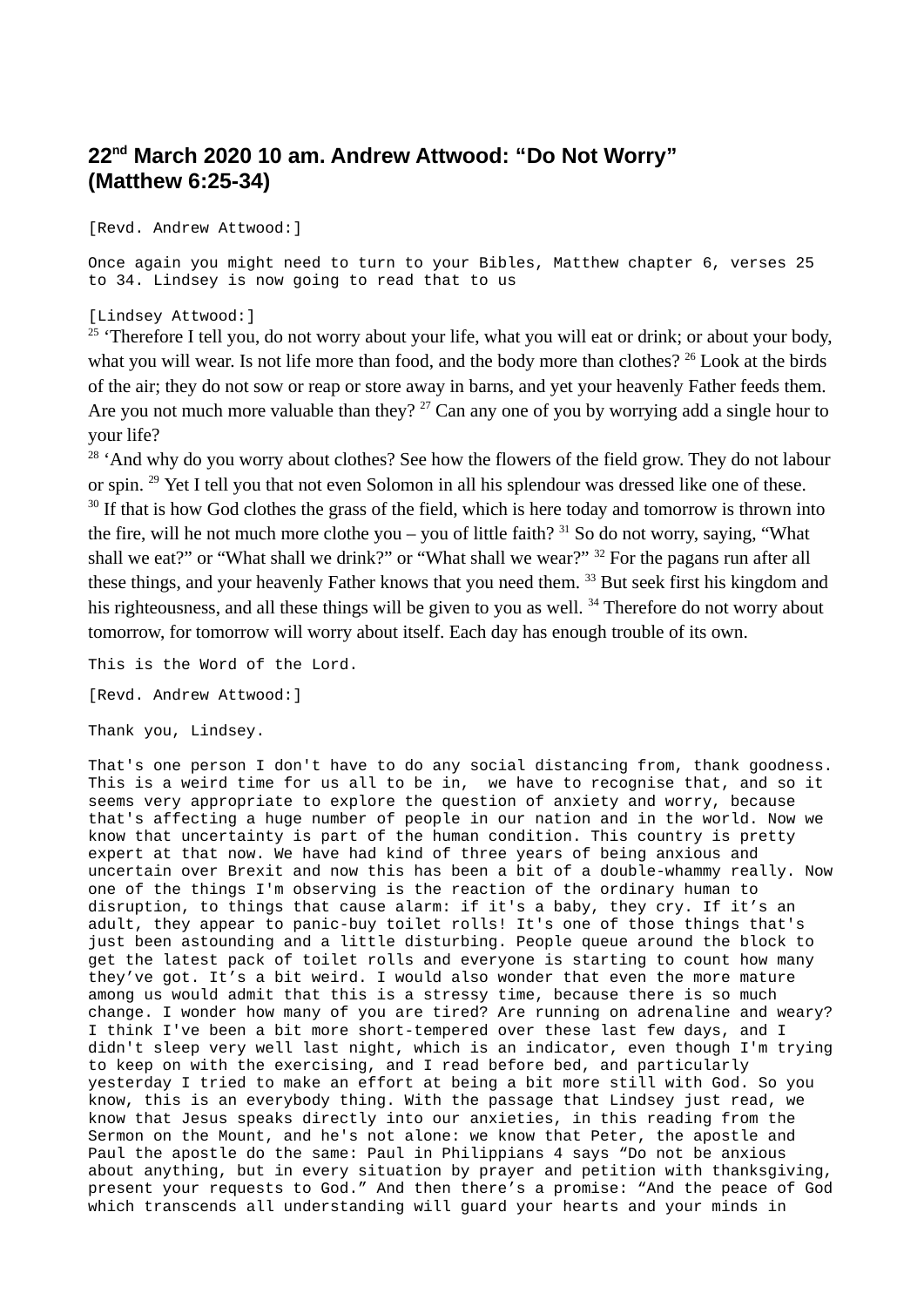Christ Jesus." So there's a common concern from Jesus and his principal witnesses to address worry.

But I did want to bring some emphasis today on Jesus, speaking in the Sermon on the Mount and how he speaks in even more precise and even more authoritative ways. Just a little bit of background: you will realise that when Matthew put together the Sermon on the Mount in Matthew [chapters] 5 to 7 he was collating probably a number of famous teachings that Jesus had regularly said throughout the whole of the three-year ministry, and he's doing it as a classic comparison with Moses going up the mountain to collect the Ten Commandments and the oracles of God. It's a kind of a parallel Matthew is setting up: so Jesus is like Moses in the same way that Moses went to go and hear from God and come down with the commands of God. Jesus goes up the mountain and speaks the oracles of God. You'll find it peppered all the way through the Sermon on the Mount where Jesus says, "It was said to you, ... but I say to you..." So he supersedes what Moses said with his own direct, clear words.

There's a big difference between good advice, rabbinic direction to disciples and a divine command. There's a difference between good advice, rabbinic direction and divine command.

Now, because of media, because of reporting and newspapers, we are absolutely awash at the minute with good advice. There's lots of people commenting on what to do and what not to do with the coronavirus situation. Every day we have political briefings as to what to do, what's changing, what circumstances are shifting for employment, for money, for health provision, for wise behaviour at this time. We have to recognise, though, that this good advice is provisional: we have some excellent scientists and brilliant medics, and we have some seemingly at the moment very serious and devout politicians, trying their best. But you've got to remember we don't know, humans, ordinary humans, don't know what is coming. We can guess, and we can provisionally estimate what's coming, but we don't know.

When Jesus began his earthly ministry, right at the start they call him rabbi. They called him rabbi, because they had a tradition of rabbis wandering round the disciples and they gave heed to him and those who decided to be his disciples followed him and took notice of what he said, and all of that because they were used to honouring the words of a rabbi. But then Jesus started to say and do things that are different from ordinary rabbis. He started to speak to storms. He started to take bread and fishes and multiply them. He started to speak again and again and again to sickness in people, and people were transformed physically.

There's an entertaining reference in Luke 8 verse 22, where Jesus is planning to go from one side of the lake to the other, and it says, "Jesus said, 'Let us go to the other side of the lake.'" It was going to be through a storm, but because Jesus said, "Let us go to the other side of the lake," they were going, no matter what. But the disciples had to kind of get their heads round, "when he speaks, something happens".

A more obvious example of this is in John chapter 11, where Jesus is standing outside the tomb of his dead friend Lazarus, and he speaks: "Lazarus, come out!" And his words make reality bend to his will. When Jesus speaks something, things change.

Now here's a question just to consider. And you can just have a minute to ponder it. You can even share it between each other if you're with someone else or watching: who do you listen to most intently? Who do you go to when life as you know it is disturbed? Just have a think: who do you listen to most intensely. And who do you go to when life as you know it is disturbed? Just have a think. If you're on your own might want to make a note of something. Who do you listen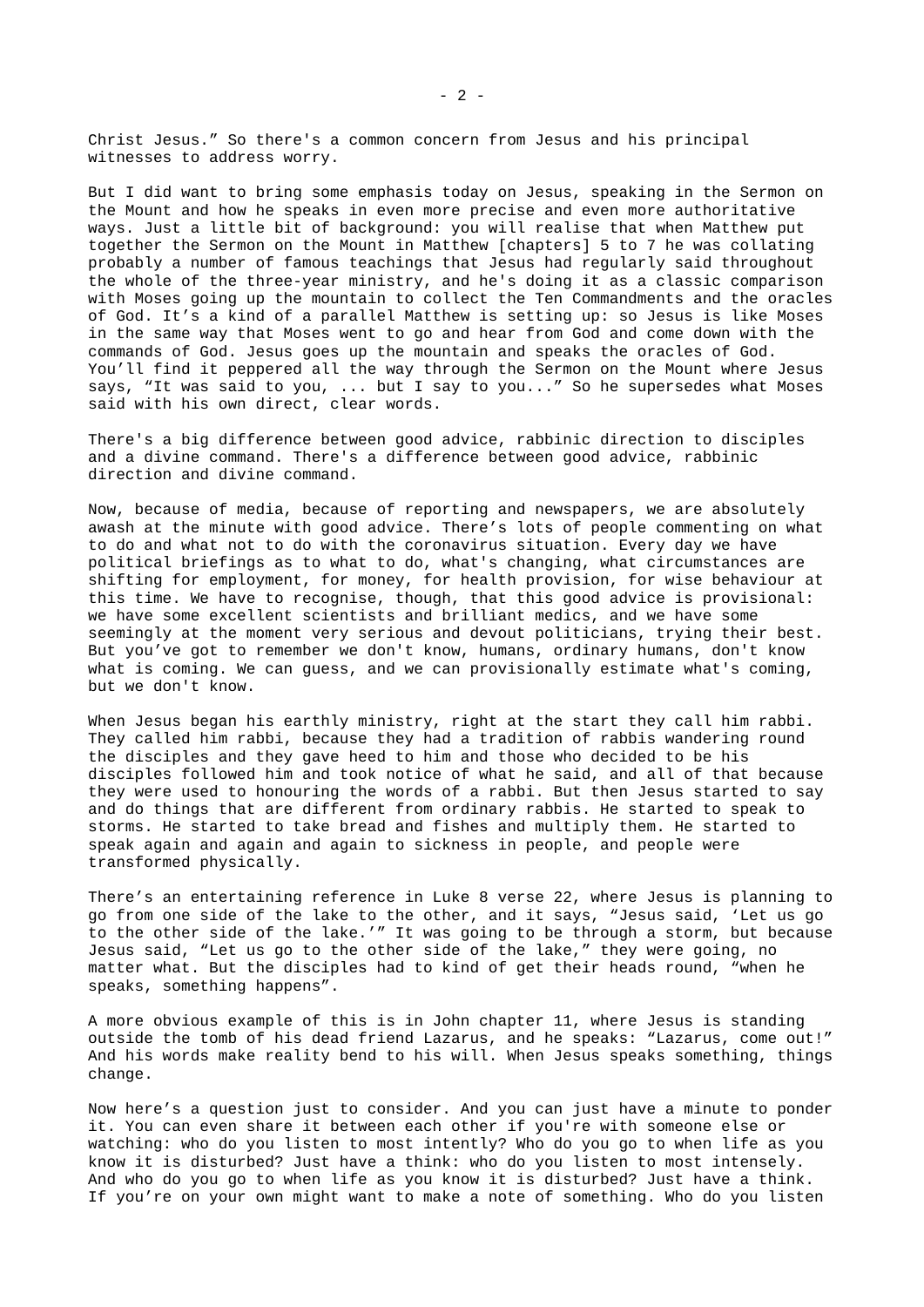to? Can I just remind you, those of you who are Christians watching this or listening to this: do have a think back about the times when you have heard God intervene or seen God intervene, when he has shown you something or spoken in some way. Just take a moment and be still. Remember times in life when God has spoken to you or shown you something. Maybe again, just for a moment, put your hand over your own heart. The psalmist says, "Be still, my soul." He speaks to himself. Sometimes we have to tell ourselves, "Remember." "Remember what God has done already, what you what you know. Remember God's history with you."

So when Jesus is speaking in the Sermon on the Mount, "do not worry," this isn't just a rabbi; this isn't just good advice; this is God speaking. He's speaking tenderly, he's speaking pastorally, he's speaking wisely, he gives illustrations and reasons why they should not worry, but he's primarily speaking on the mount like Moses on behalf of God, he's speaking as God saying, "DO NOT WORRY." Now if we receive the words of Jesus as from God, the effect is different. How we receive things is different in their effect.

Now most of us will have kept up to speed with the briefings that the Prime Minister and other representatives have been holding over these last few days. Now if the Prime Minister, for example, tells vulnerable people to self-isolate, because he's the Prime Minister, a number of people will go, "yes we'll do that." We're aware of friends and family and church members who have chosen to do what the Prime Minister has instructed, because the Prime Minister has advice from people who know better than we do, and so we do what they say. But here is an order of magnitude different in terms of authority, in terms of what we should heed when Jesus speaks. Remember, when Jesus was doing the Sermon on the Mount, he knew that he himself was going to be crucified, he knew that he himself was going to rise from the dead. So this is a man who was going to be crucified and rise from the dead, telling us not to worry. Just think about that! If ever anyone in the world needed to worry, it should be someone who was anticipating their own crucifixion and he, because of who he was and because of his relationship with the Father, even that meant that he could speak out of peace and guide people towards "no anxiety, no worry".

So how do you receive the words of Jesus? When we hear him speak, we're not merely taking good advice. We're not merely obeying the rabbi's willing disciples who don't know who he is. The way in which we receive it most effectively is when we submit to what he is saying, when we submit to God and his words, and we allow the full force of his creative words to actually change us. So that when it's read, "Do not worry," the words go in.

Let me just show you something. This is my latest growing adventure: a number of you will remember that I love growing herbs and stuff and the coronavirus doesn't have any effect on basil. I planted these seeds, now seedlings, maybe about two and a half weeks ago, and they've been sitting on my office windowsill for the last weeks or so. I've got another couple of trays just like this, and I can confidently put seeds in, cover them with soil, water them, keep the temperature right, with utter faith they are going to grow. I absolutely believe that these wonderful little seeds I'm going to grow. I can pot them on and I can get a crop ready for salads, for endless pesto, I am absolutely sure that this is going to work. Why? Because I've done it before, and I trust the seed going into the good soil. I can see it! I can see it with my eyes, I've seen it with experience, I know what's going to happen. This year I'm going for about a hundred basil plants. I'm a little bit over the top with my interest in pesto I guess, but my point is this: experience tells me, this works.

The Bible tells me, Jesus knows what he's talking about. Jesus knows what he's talking about. Lindsey and I are doing some Bible readings together looking through Revelation, it's just a commentary that we're working through. And there's a phrase in there, where Jesus identifies himself in this way he says, "I am the Living One who was dead but is now alive forever and ever." It's like